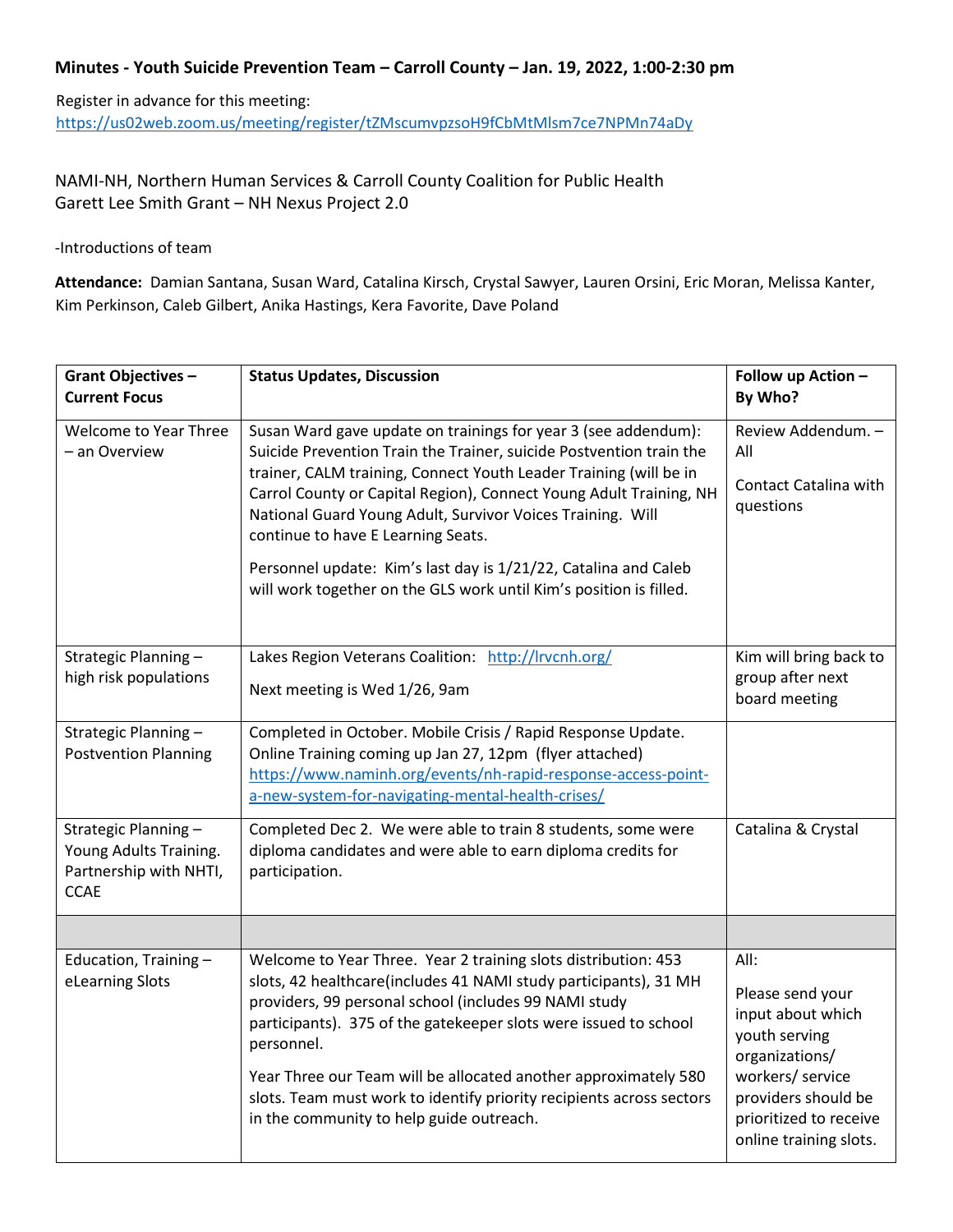|                                                                              |                                                                                                                                                                                                                                                                                                                                                                                                                                                                                         | Send email to<br>continuum@c3ph.org                                                                     |
|------------------------------------------------------------------------------|-----------------------------------------------------------------------------------------------------------------------------------------------------------------------------------------------------------------------------------------------------------------------------------------------------------------------------------------------------------------------------------------------------------------------------------------------------------------------------------------|---------------------------------------------------------------------------------------------------------|
| Education & Training-<br>deliver CONNECT<br><b>Training</b>                  | Plan for 2022- Suicide Prevention Train the Trainer, suicide<br>Postvention train the trainer, CALM training, Connect Youth Leader<br>Training (will be in Carrol County or Capital Region), Connect Young<br>Adult Training, NH National Guard Young Adult, Survivor Voices<br>Training.                                                                                                                                                                                               | IT work to get the<br>information out<br>broadly. Stay tuned<br>for dates & times.                      |
| <b>Education &amp; Training -</b><br>scholarships                            | Training scholarships available through C3PH SUD Expansion<br>Project for training related to behavioral health and/or non-profit<br>administration. Fmi damian.santana@graniteuw.org                                                                                                                                                                                                                                                                                                   | If you seek assistance<br>to access<br>professional<br>development,<br>contact Damian.                  |
| <b>Community Awareness</b><br>– Media<br>Recommendations &<br>Safe Messaging | Plan for 2022. Postvention Planning notes from fall 2021 suggest<br>that we pursue continued safe messaging training offerings for<br>local media journalists                                                                                                                                                                                                                                                                                                                           |                                                                                                         |
| <b>Community Awareness</b><br>- Social Media<br>Volunteer                    | 988 and iCare--We are working with the iCARE initiative, engaging<br>with a marketing consultant to assist the group in getting the<br>information out broadly to the community. The public health<br>network is receiving funds from NH DHHS Office of Suicide<br>Prevention to support this campaign.<br>Volunteer-Emily has been volunteering at C3PH on our social<br>media posts and engaging young adults on Instagram<br>@U25carrollcountynh, Facebook @adultingcarrollcountynh. | Catalina, Caleb<br>Please share these<br>pages among Carroll<br>County young adults<br>in your circles. |
|                                                                              |                                                                                                                                                                                                                                                                                                                                                                                                                                                                                         |                                                                                                         |

| <b>SECTOR UPDATES</b>                                              | <b>Status Updates, news, announcements</b>                                                                                                                                                                                                                                                                                                           | Follow up Actions? - By<br>Who?                                                                                 |
|--------------------------------------------------------------------|------------------------------------------------------------------------------------------------------------------------------------------------------------------------------------------------------------------------------------------------------------------------------------------------------------------------------------------------------|-----------------------------------------------------------------------------------------------------------------|
| <b>School Updates</b>                                              | Anika Hastings-Kingswood: They are in the middle of training for<br>staff. Dave Poland will be providing an in-person training for their<br>staff. Workings on creating a 3-5 year plan to keep up with the<br>required and necessary training for schools.                                                                                          | Anika will contact Susan<br>and Catalina for<br>assistance in training                                          |
|                                                                    | Dave Poland-NHS School liaison for SAU 49 to help connect services<br>to NHS and support the school in professional development and<br>areas as needed. dpoland@northernhs.org                                                                                                                                                                       |                                                                                                                 |
|                                                                    | Crystal Sawyer-Carroll County Adult Ed: New semester started and<br>due to a second-year \$5k anonymous donation, adult ed classes will<br>be no-cost to the students. Has been able to hire a college/career<br>navigator and office assistant. Received ARPA funds. New offerings<br>include Cricut Maker Marketing, English as a Second Language. |                                                                                                                 |
| Healthcare<br>Updates $-$<br><b>Memorial Hospital</b><br>Community | Kera Favorite-Huggins: They were able to use the Healthcare<br>module for the staff at Huggins. 40 staff are participating in the<br>NAMI NH study related to the efficacy of the CONNECT training.<br>Melissa Kanter-Memorial: Hasn't been able to use the e-learning<br>slots due to a block of google forms by Maine Med. Memorial                | Catalina/Caleb to look at<br>different options rather<br>than Google for<br>registering for elearning<br>slots. |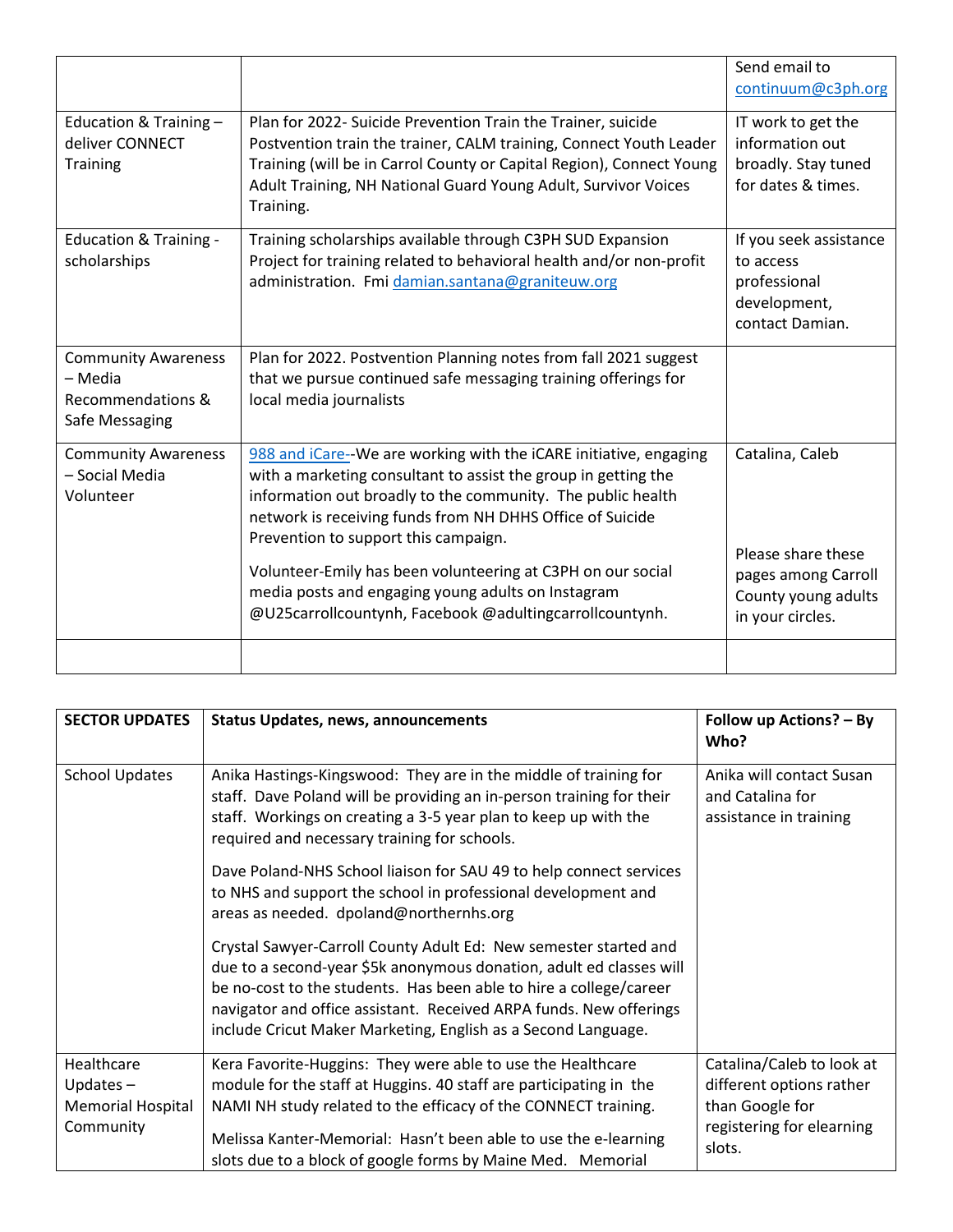| <b>Health Need</b><br>Assessment | Hospital is working on creating a Behavioral Health Safe patient<br>room within the medical/surgical unit. Memorial Hospital now has<br>a second Psychiatric Nurse Practitioner for existing Primary Care<br>Patients. In Feb a new Clinical Social Worker is coming on board<br>with New Life Program (SUD Intensive Outpatient Treatment for<br>Pregnant, parenting mothers) |  |
|----------------------------------|--------------------------------------------------------------------------------------------------------------------------------------------------------------------------------------------------------------------------------------------------------------------------------------------------------------------------------------------------------------------------------|--|
| Social Services,<br>Other        | Lauren Orsini-Children Unlimited: wants to remind the group that<br>they are not counselors, but they are working with families and can<br>refer out if needed.                                                                                                                                                                                                                |  |
|                                  | Damian Santana-C3PH: Still has funds available for professional<br>development around SUD                                                                                                                                                                                                                                                                                      |  |
|                                  | Eric Moran-Whitehorse: Working on peer support training for the<br>mobile crisis team. In need of more workers, will be advertising<br>soon. Mobile Crisis Team was deployed for their first two calls. One<br>included a call to a child under 12.                                                                                                                            |  |
|                                  | The Way Station operated an impromptu Warming Shelter at<br>Nativity Lutheran Church the weekend of Jan 15-16.                                                                                                                                                                                                                                                                 |  |

#### 2:15 Next Steps for the Implementation Team-

C3PH Carroll County is inviting you to a scheduled Zoom meeting.

Topic: Carroll County Youth Suicide Prevention Team Time: Jan 19, 2022 01:00 PM Eastern Time (US and Canada) Every month on the Third Wed, until Dec 21, 2022, 12 occurrence(s) Jan 19, 2022 01:00 PM Feb 16, 2022 01:00 PM Mar 16, 2022 01:00 PM Apr 20, 2022 01:00 PM May 18, 2022 01:00 PM Jun 15, 2022 01:00 PM Jul 20, 2022 01:00 PM Aug 17, 2022 01:00 PM Sep 21, 2022 01:00 PM Oct 19, 2022 01:00 PM Nov 16, 2022 01:00 PM Dec 21, 2022 01:00 PM

Please download and import the following iCalendar (.ics) files to your calendar system. Monthly:

[https://us02web.zoom.us/meeting/tZMscumvpzsoH9fCbMtMlsm7ce7NPMn74aDy/ics?icsToken=98tyKu](https://us02web.zoom.us/meeting/tZMscumvpzsoH9fCbMtMlsm7ce7NPMn74aDy/ics?icsToken=98tyKuGvrz4qHd2VshyERpwEBY_4c-3xmGJBgvpbvx3IFw1fcQ6hNecVHIJSHo-E) [Gvrz4qHd2VshyERpwEBY\\_4c-3xmGJBgvpbvx3IFw1fcQ6hNecVHIJSHo-E](https://us02web.zoom.us/meeting/tZMscumvpzsoH9fCbMtMlsm7ce7NPMn74aDy/ics?icsToken=98tyKuGvrz4qHd2VshyERpwEBY_4c-3xmGJBgvpbvx3IFw1fcQ6hNecVHIJSHo-E)

Join Zoom Meeting <https://us02web.zoom.us/j/87150790253>

Meeting ID: 871 5079 0253 One tap mobile +16465588656,,87150790253# US (New York)

Dial by your location +1 646 558 8656 US (New York) +1 301 715 8592 US (Washington DC) Meeting ID: 871 5079 0253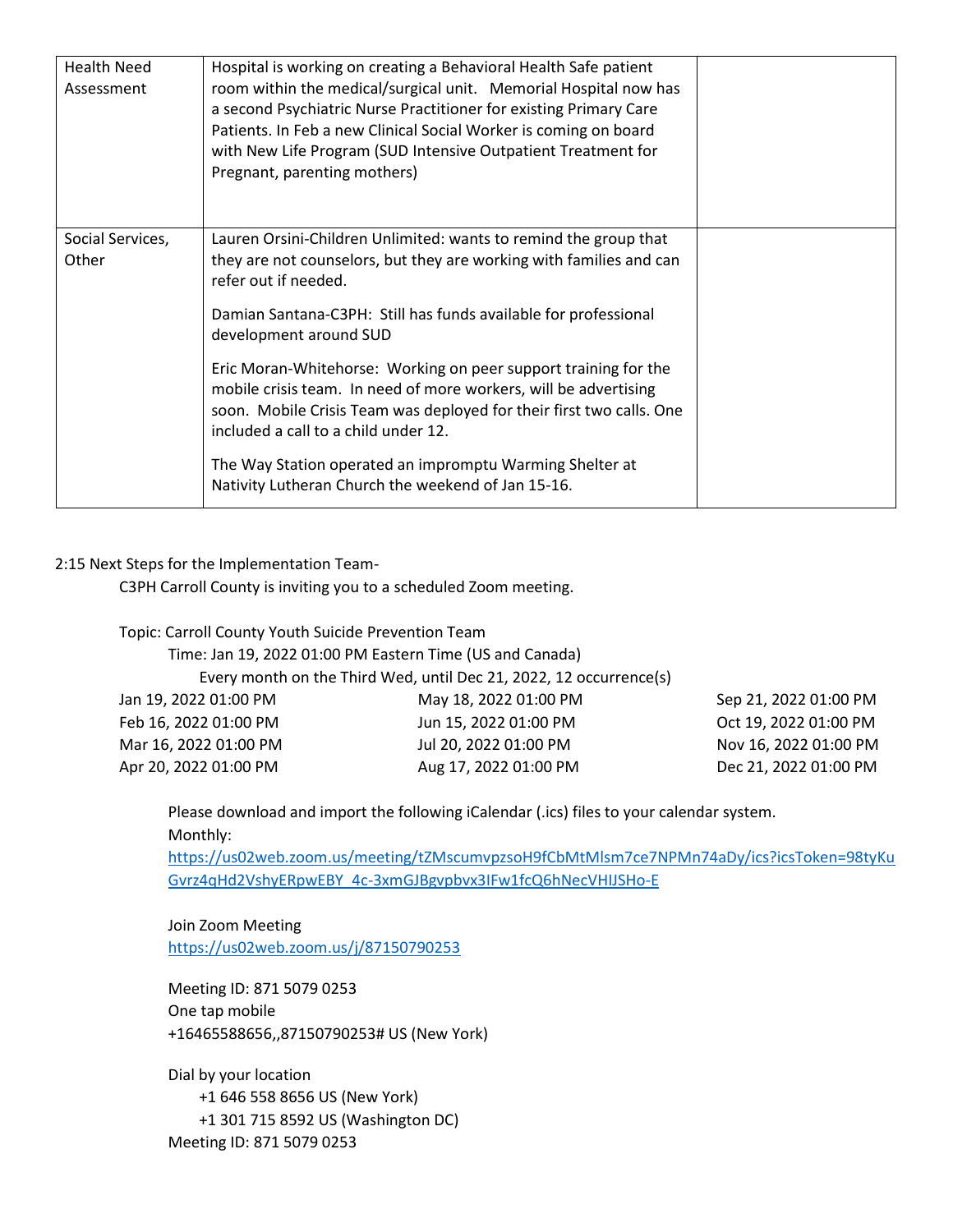Thank you! Kim Perkinson, prevention@c3ph.org Catalina Kirsch, continuum@c3ph.org

A message to share from NH DHHS – BDAS:

The current COVID-19 public health crisis is stressful for all. **You are not alone**. Everyone is feeling some level of anxiety and discomfort right now. It is normal to feel this way. If you or a loved one have struggled with anxiety, other mental health concerns or substance use disorder, this may be an even more difficult time for you. Mental Health and Substance Use support services and treatment are available to you even during the state of emergency. You can call 2-1-1 to be directed to help.

If you are already connected to a treatment or recovery support provider, stay in touch with them. All Doorways are open and available to connect you to substance use disorder resources. To find your local Doorway, go to [thedoorway.nh.gov,](https://www.thedoorway.nh.gov/) or call 211.

- o National Suicide Prevention Lifeline 800-273-8255
- o Disaster Distress Helpline 800-985-5990

For more behavioral health resources during COVID-19, go to the [NH COVID-19 web site.](https://www.covid19.nh.gov/mental-health-resources)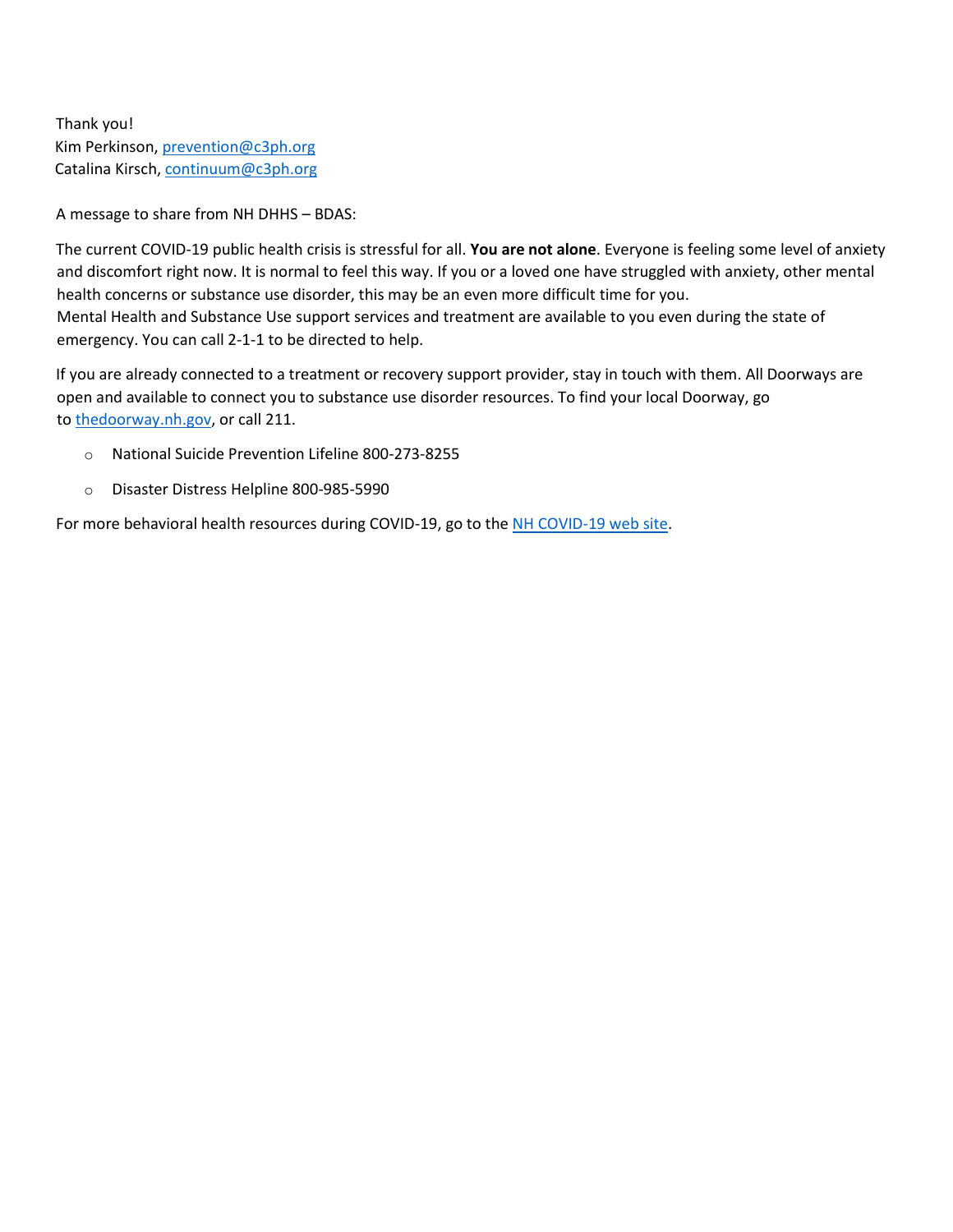**Addendum: Year Three Training Goals – Carroll County Youth Suicide Prevention Team (NH Nexus 2.0, Carroll)**

# **Trainings**

## **Connect Prevention Train the Trainer**: Each region and statewide

*Time of Year:* Spring 2022 ?

*Length of Training:* 3 Half Days with 4 participants from Carroll County

*Description:* Connect Train-the-Trainer builds capacity and sustainability for a community or state to provide ongoing training in suicide prevention and postvention. Participants will acquire presentation skills and mastery of the Connect curriculum in order to co-train with confidence and fidelity to the model.

## **Connect Postvention Train the Trainer:**

*Time of Year:* Fall 2022

*Length of Training:* 3 Days with small group, 8 or less, Standard sized group is 9-16

*Description:* Connect Train-the-Trainer builds capacity and sustainability for a community or state to provide ongoing training in suicide prevention and postvention. Connect training enhances the ability of professionals to provide an effective and appropriate response to suicide across the lifespan and across systems. Participants will acquire presentation skills and mastery of the Connect curriculum in order to co-train with confidence and fidelity to the model.

## **CALM Training in (each region)**

#### *Time of Year:* Summer 2022?

*Description:* Reducing access to lethal means with a suicidal individual can help to prevent suicide. Participants will be able to understand the association between access to lethal means and the risk of suicide death and how reducing access to lethal means can prevent suicide deaths. Participants will acquire skills, language, and resources to collaboratively discuss reducing access to lethal means with individuals at risk for suicide and/or their families

*Length of Training:* Typically, 1.5-2 hours

*Virtual Option:* Length of training will be modified.

## **Connect Youth Leader Training**

#### *Time of Year:* Spring 2022?

*Description:* Connect Youth Leader Training is for youth leaders and adult co-facilitators that prepares youth and adults to conduct Connect Youth Suicide Prevention training for teenage audiences. Friends of youth at risk are typically the ones who see suicidal warnings before adults.

#### *Length of Training:* 2 Day Training *Virtual Option: Length of training will be modified*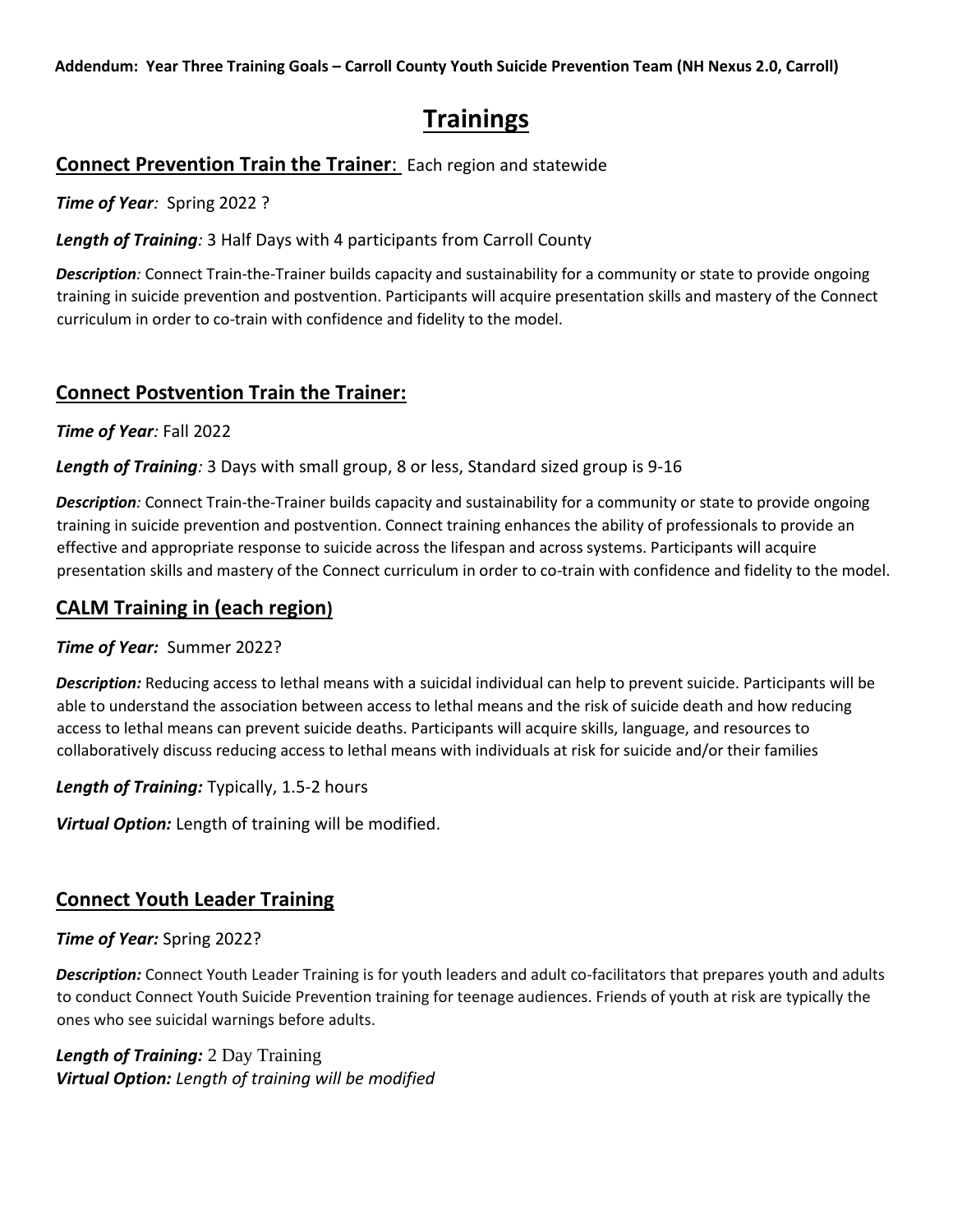# **Connect Young Adult Leader Trainings**

#### *Time of Year:* Fall

*Description:* This training is provided to young adults (18-24) by young adult leaders. Training focuses on suicide risk warnings, identifying substance misuse issues, recognizing stigma. This training is for young adults that have a passion for this public health issue and may be role model to peers in college or in the workforce. Once trained, the participant should provide at least one training per year.

*Length of Training:* 2 Days or 1 full 6-hour Day *Virtual Option:* The training will be modified to a four-hour training.

#### **Connect Online Suicide Prevention Training (approx. 580 for Carroll County)**

Gatekeeper, School Personnel, Healthcare Mental Health modules

### **Survivor Voices/In Our Own Voices Training**:

#### *Time of Year***:** April

*IOOV Training Description:* Participants are trained to effectively and safely share their story with the public. By speaking about their own experiences, presenters are able to educate communities and organizations about mental illness and help reduce the stigma surrounding it

*IOOV Presentation Description***:** Once trained, the speaker will present a brief (40 to 60 minutes), interactive presentation about mental illness includes a video, personal testimony and discussion—enriches the participant's understanding of how people with these serious disorders cope with their symptoms, recover and lead productive lives with hope, meaning and dignity. The program also empowers those who are faced with mental illness, and provides living proof that recovery is an ongoing reality.

#### *Length of Training***:** 2 days

*Virtual Option***:** Trainings are currently held virtually

#### **NH National Guard Young Adult**: More information to come from Ann Duckless and her contact.

*Time of Year: Description: Length of Training:*

# **Other Events:**

#### **Each and Every Day: Virtual Film Screening at NHTI in February**

<https://jedfoundation.org/each-and-every-day/>Description: This is a documentary exploration of youth mental health through the eyes of young people who have attempted suicide or have struggled with suicidal thoughts. The film offers relatable and authentic portraits of young people dealing with suicide and emphasizes help seeking and hope.

**New Training in Development:** (Currently referred to as Youth Leader 2.0, but name will change) **Goal:** Expand the Connect Youth Leader program to a 2.0 version to be rolled out in March 2022 to address mental health needs of youth. This will include a piece involving Magnifying Voices, conversations between adults and youth, a video message from Young Adults to their younger selves and the youth. (Ann is connected to the schools that will be piloting the program.)